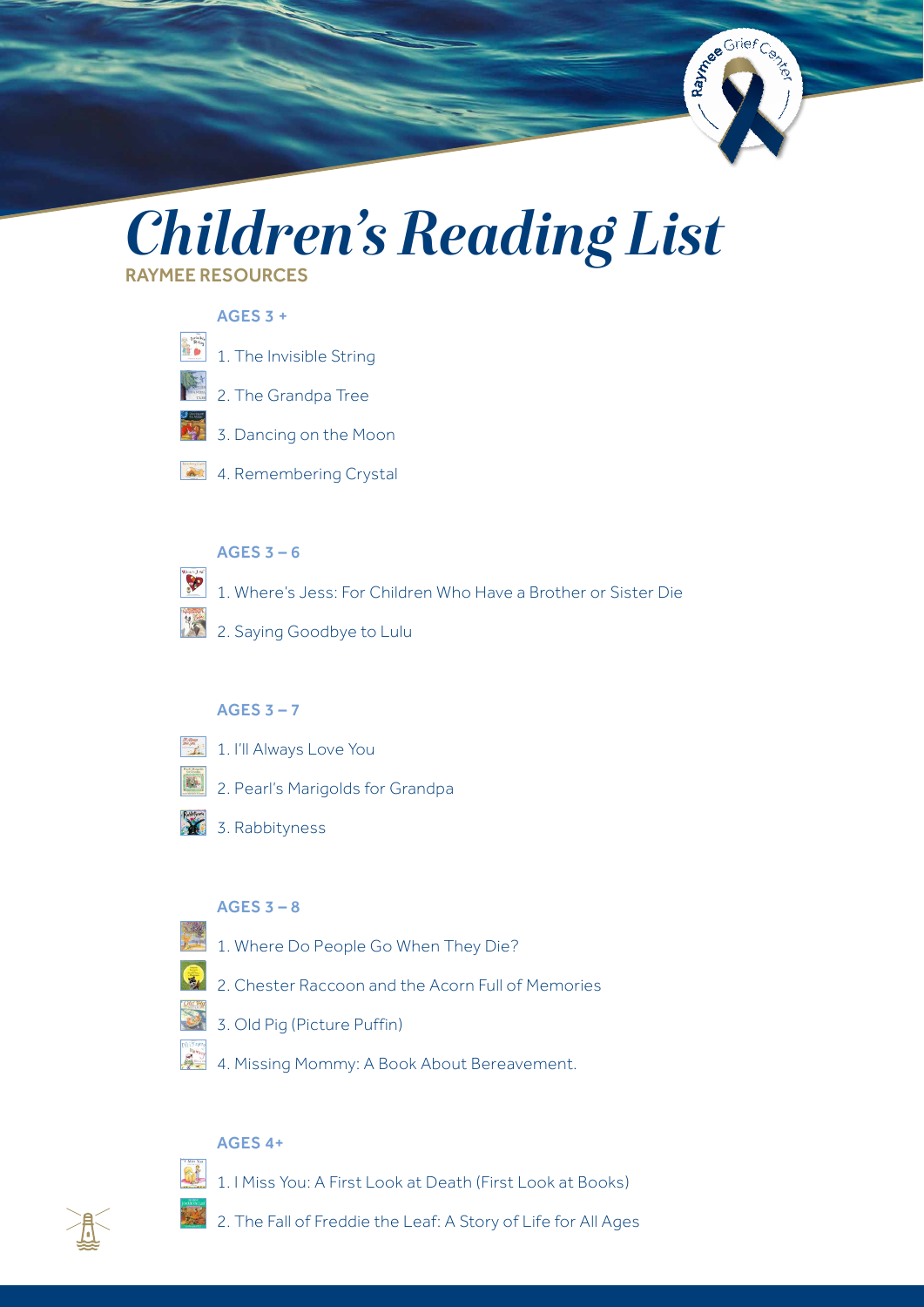- [3. Gentle Willow: A Story for Children About Dying](https://www.amazon.com/gp/product/1591470722/ref=as_li_tl?ie=UTF8&&camp=1789&&creative=390957&&creativeASIN=1591470722&&linkCode=as2&&tag=whsyogr-20&&linkId=4NQ6EKK5WELUBVHM)
- [4. A Terrible Thing Happened](https://www.amazon.com/gp/product/1557987017/ref=as_li_tl?ie=UTF8&&camp=1789&&creative=390957&&creativeASIN=1557987017&&linkCode=as2&&tag=whsyogr-20&&linkId=3L2VKXFN7VU3PBH7)
- [5. The Elephant in the Room: A Childrens Book for Grief and Loss](https://www.amazon.com/gp/product/1492793248/ref=as_li_tl?ie=UTF8&&camp=1789&&creative=390957&&creativeASIN=1492793248&&linkCode=as2&&tag=whsyogr-20&&linkId=SWMTPS5VKTO6T5HO)
- [6. The Boy Who Didn't Want to Be Sad](https://www.amazon.com/gp/product/1591471346/ref=as_li_tl?ie=UTF8&&camp=1789&&creative=390957&&creativeASIN=1591471346&&linkCode=as2&&tag=whsyogr-20&&linkId=IZVAIZNT4RY6LRXI)
- [7. Water Bugs and Dragonflies: Explaining Death to Young Children](https://www.amazon.com/gp/product/082981180X/ref=as_li_tl?ie=UTF8&&camp=1789&&creative=390957&&creativeASIN=082981180X&&linkCode=as2&&tag=whsyogr-20&&linkId=YNEWHACAJGVXPEZO)
- [8. What Happened When Grandma Died?](https://www.amazon.com/gp/product/0570040906/ref=as_li_tl?ie=UTF8&&camp=1789&&creative=390957&&creativeASIN=0570040906&&linkCode=as2&&tag=whsyogr-20&&linkId=7WNSEZLTHZJCNN4H)
- [9. Always and Forever](https://www.amazon.com/gp/product/0552567655/ref=as_li_tl?ie=UTF8&&camp=1789&&creative=390957&&creativeASIN=0552567655&&linkCode=as2&&tag=whsyogr-20&&linkId=XL7OMYEDMY72WQTZ)
- [10. Saying Goodbye to Daddy](https://www.amazon.com/gp/product/0807572535/ref=as_li_tl?ie=UTF8&&camp=1789&&creative=390957&&creativeASIN=0807572535&&linkCode=as2&&tag=whsyogr-20&&linkId=G77IAOWS4RAESA7F)
- [11. The Angel with the Golden Glow: A Family's Journey Through Loss and Healing](https://www.amazon.com/gp/product/1893356000/ref=as_li_tl?ie=UTF8&&camp=1789&&creative=390957&&creativeASIN=1893356000&&linkCode=as2&&tag=whsyogr-20&&linkId=CSAGNYSG7KAJZYEE)
- [12. Stacy Had a Little Sister \(A Concept Book\)](https://www.amazon.com/gp/product/0807575984/ref=as_li_tl?ie=UTF8&&camp=1789&&creative=390957&&creativeASIN=0807575984&&linkCode=as2&&tag=whsyogr-20&&linkId=LHOUCEPRN6XGTJ5L)
- [13. Ragtail Remembers: A Story That Helps Children Understand Feelings of Grief](https://www.amazon.com/gp/product/1561231630/ref=as_li_tl?ie=UTF8&&camp=1789&&creative=390957&&creativeASIN=1561231630&&linkCode=as2&&tag=whsyogr-20&&linkId=7GFVHPJPDEGWFPMX)
- [14. Remembering Mama](https://www.amazon.com/gp/product/0806643528/ref=as_li_tl?ie=UTF8&&camp=1789&&creative=390957&&creativeASIN=0806643528&&linkCode=as2&&tag=whsyogr-20&&linkId=HX2OZSDE3GLSHUQH)
- [15. Everybody Feels Sad](https://www.amazon.com/gp/product/0778740668/ref=as_li_tl?ie=UTF8&&camp=1789&&creative=390957&&creativeASIN=0778740668&&linkCode=as2&&tag=whsyogr-20&&linkId=CHEJE6FQIAAR2EB2)
- [16. Grief is Like a Snowflake](https://www.amazon.com/gp/product/1931636788/ref=as_li_tl?ie=UTF8&&camp=1789&&creative=390957&&creativeASIN=1931636788&&linkCode=as2&&tag=whsyogr-20&&linkId=ORE2YX2L3XM4D3KK)

## AGES  $4 - 6$

[1. My Grandson Lew](https://www.amazon.com/gp/product/0060269618/ref=as_li_tl?ie=UTF8&&camp=1789&&creative=390957&&creativeASIN=0060269618&&linkCode=as2&&tag=whsyogr-20&&linkId=AF73ZJLH2MGKH32Q)

## $AGFSA - 8$

- [1. When Dinosaurs Die: A Guide to Understanding Death \(Dino Life Guides for](https://www.amazon.com/gp/product/0316119555/ref=as_li_tl?ie=UTF8&&camp=1789&&creative=390957&&creativeASIN=0316119555&&linkCode=as2&&tag=whsyogr-20&&linkId=2S6Q5RQ3QNK3Y5VU)  [Families\)](https://www.amazon.com/gp/product/0316119555/ref=as_li_tl?ie=UTF8&&camp=1789&&creative=390957&&creativeASIN=0316119555&&linkCode=as2&&tag=whsyogr-20&&linkId=2S6Q5RQ3QNK3Y5VU)
- [2. Where Are You? A Child's Book About Loss](https://www.amazon.com/gp/product/1435700910/ref=as_li_tl?ie=UTF8&&camp=1789&&creative=390957&&creativeASIN=1435700910&&linkCode=as2&&tag=whsyogr-20&&linkId=XGNTTKU6GW45ZRQ7)
- 3. Someone I Love Died
- 590 [4. Badger's Parting Gifts](https://www.amazon.com/gp/product/0688115187/ref=as_li_tl?ie=UTF8&&camp=1789&&creative=390957&&creativeASIN=0688115187&&linkCode=as2&&tag=whsyogr-20&&linkId=ZDO2SQCCL4TCYQ5C) 
	- [5. Nana Upstairs and Nana Downstairs \(Picture Puffins\)](https://www.amazon.com/gp/product/0698118367/ref=as_li_tl?ie=UTF8&&camp=1789&&creative=390957&&creativeASIN=0698118367&&linkCode=as2&&tag=whsyogr-20&&linkId=4L34LHL7NHSJPRG7)
	- [6. Daddy, Up and Down: Sisters Grieve the Loss of Their Daddy](https://www.amazon.com/gp/product/0965806111/ref=as_li_tl?ie=UTF8&&camp=1789&&creative=390957&&creativeASIN=0965806111&&linkCode=as2&&tag=whsyogr-20&&linkId=2JMXZ2PK2FAZFRJU)
	- [7. Goodbye Mousie](https://www.amazon.com/gp/product/0689871341/ref=as_li_tl?ie=UTF8&&camp=1789&&creative=390957&&creativeASIN=0689871341&&linkCode=as2&&tag=whsyogr-20&&linkId=F5U46UDK45J4RIGO)
	- [8. The Memory String](https://www.amazon.com/gp/product/0395861462/ref=as_li_tl?ie=UTF8&&camp=1789&&creative=390957&&creativeASIN=0395861462&&linkCode=as2&&tag=whsyogr-20&&linkId=UXVI327DHXKENOIJ)
	- [9. Sammy in the Sky](https://www.amazon.com/gp/product/0763649279/ref=as_li_tl?ie=UTF8&&camp=1789&&creative=390957&&creativeASIN=0763649279&&linkCode=as2&&tag=whsyogr-20&&linkId=E6P5XZXJ6LKU2FEE)

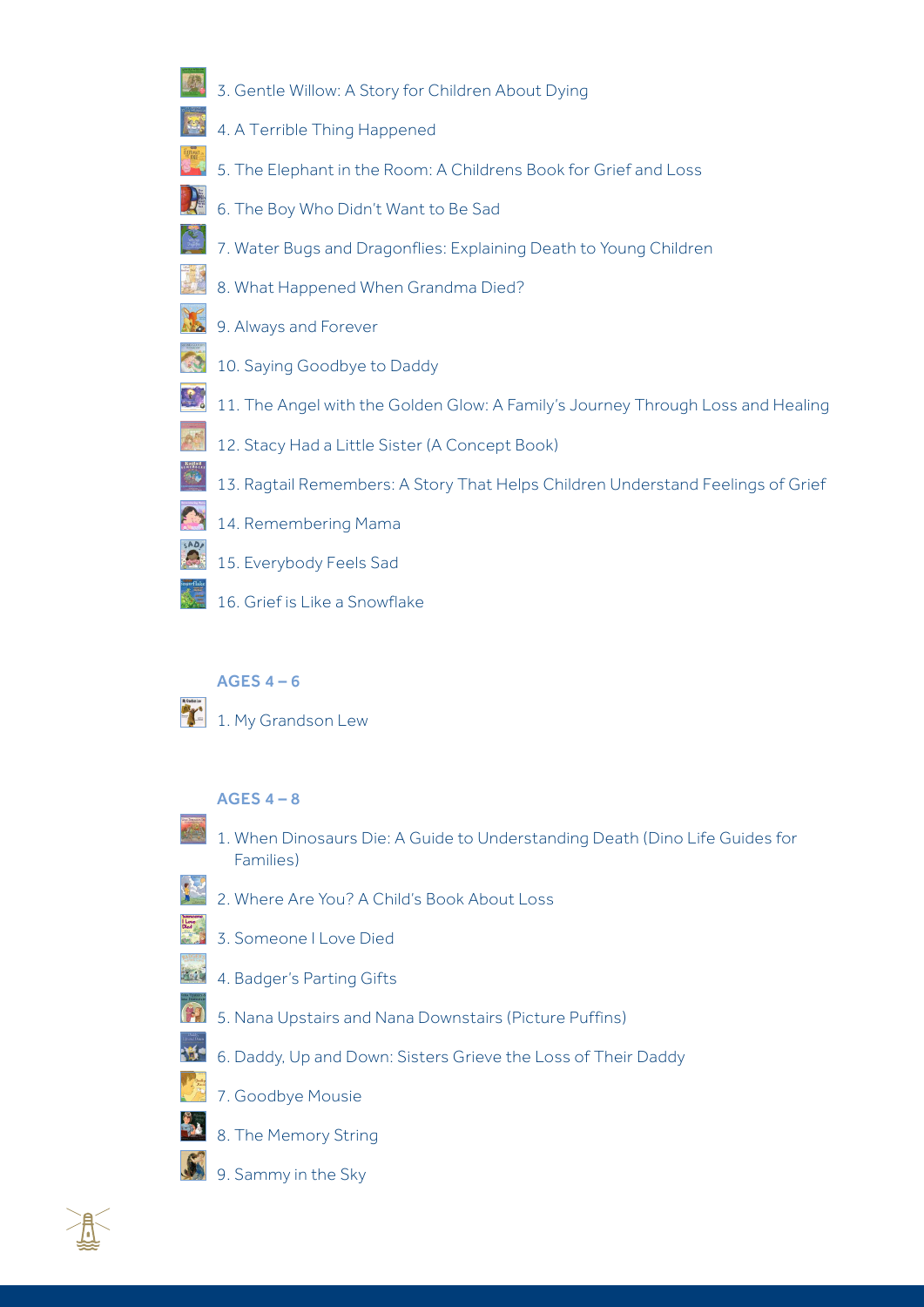

[10. Her Mother's Face](https://www.amazon.com/gp/product/B005M4UDU6/ref=as_li_tl?ie=UTF8&&camp=1789&&creative=390957&&creativeASIN=B005M4UDU6&&linkCode=as2&&tag=whsyogr-20&&linkId=IXCIQA3AWMFI2QUM) 

[11. My Baby Big Sister: A Book for Children Born Subsequent to a Pregnancy Loss](https://www.amazon.com/gp/product/1451579764/ref=as_li_tl?ie=UTF8&&camp=1789&&creative=390957&&creativeASIN=1451579764&&linkCode=as2&&tag=whsyogr-20&&linkId=PLC5D7ERP6TOGJ6X) 

[12. Ladder to the Moon](https://www.amazon.com/gp/product/0763645702/ref=as_li_tl?ie=UTF8&&camp=1789&&creative=390957&&creativeASIN=0763645702&&linkCode=as2&&tag=whsyogr-20&&linkId=7764SDDFDNNABA7Z)

## AGES 5+

 $\overline{\Omega}$ 

- [1. Lifetimes: The Beautiful Way to Explain Death to Children](https://www.amazon.com/gp/product/0553344021/ref=as_li_tl?ie=UTF8&&camp=1789&&creative=390957&&creativeASIN=0553344021&&linkCode=as2&&tag=whsyogr-20&&linkId=QAODG47TJ6DJSRT6)
- [2. Samantha Jane's Missing Smile: A Story About Coping With the Loss of a Parent](https://www.amazon.com/gp/product/159147809X/ref=as_li_tl?ie=UTF8&&camp=1789&&creative=390957&&creativeASIN=159147809X&&linkCode=as2&&tag=whsyogr-20&&linkId=MWJQ4DIBYIGMQ6DQ)
- [3. When Your Grandparent Dies: A Child's Guide to Good Grief \(Elf-Help Books for](https://www.amazon.com/gp/product/0870293648/ref=as_li_tl?ie=UTF8&&camp=1789&&creative=390957&&creativeASIN=0870293648&&linkCode=as2&&tag=whsyogr-20&&linkId=GEOQCWM4FZ4GQHJA)  [Kids\)](https://www.amazon.com/gp/product/0870293648/ref=as_li_tl?ie=UTF8&&camp=1789&&creative=390957&&creativeASIN=0870293648&&linkCode=as2&&tag=whsyogr-20&&linkId=GEOQCWM4FZ4GQHJA)
- [4. Ghost Wings](https://www.amazon.com/gp/product/0811821641/ref=as_li_tl?ie=UTF8&&camp=1789&&creative=390957&&creativeASIN=0811821641&&linkCode=as2&&tag=whsyogr-20&&linkId=F7UWM6LHLW4LEMQZ)

## AGES  $5 - 8$

- [1. Everett Anderson's Goodbye \(Reading Rainbow\)](https://www.amazon.com/gp/product/0805008004/ref=as_li_tl?ie=UTF8&&camp=1789&&creative=390957&&creativeASIN=0805008004&&linkCode=as2&&tag=whsyogr-20&&linkId=SDQKPCVYZG5IZYPY)
- [2. Rudi's Pond](https://www.amazon.com/gp/product/0618486046/ref=as_li_tl?ie=UTF8&&camp=1789&&creative=390957&&creativeASIN=0618486046&&linkCode=as2&&tag=whsyogr-20&&linkId=RVG5SUP4K356HML7)
- [3. The Copper Tree](https://www.amazon.com/gp/product/0957124503/ref=as_li_tl?ie=UTF8&&camp=1789&&creative=390957&&creativeASIN=0957124503&&linkCode=as2&&tag=whsyogr-20&&linkId=B5BZHOE72DMFLZ6O)

## AGES 5 – 9

[1. The Scar](https://www.amazon.com/gp/product/0763653411/ref=as_li_tl?ie=UTF8&&camp=1789&&creative=390957&&creativeASIN=0763653411&&linkCode=as2&&tag=whsyogr-20&&linkId=DWNMM23LT3MK7PIE)

## AGES 5 – 10

PLACE [1. The Empty Place: A Child's Guide Through Grief \(Let's Talk\)](https://www.amazon.com/gp/product/0882821180/ref=as_li_tl?ie=UTF8&&camp=1789&&creative=390957&&creativeASIN=0882821180&&linkCode=as2&&tag=whsyogr-20&&linkId=LOZ4VTK7RJODS26B) 

## AGES 6+

- $\alpha$ 
	- [1. Sad Isn't Bad: A Good-Grief Guidebook for Kids Dealing with Loss \(Elf-Help Books](https://www.amazon.com/gp/product/0870293214/ref=as_li_tl?ie=UTF8&&camp=1789&&creative=390957&&creativeASIN=0870293214&&linkCode=as2&&tag=whsyogr-20&&linkId=AYWMWTHPRN4O6MJP)  [for Kids\)](https://www.amazon.com/gp/product/0870293214/ref=as_li_tl?ie=UTF8&&camp=1789&&creative=390957&&creativeASIN=0870293214&&linkCode=as2&&tag=whsyogr-20&&linkId=AYWMWTHPRN4O6MJP)
	- [2. Lost and Found: Remembering a Sister](https://www.amazon.com/gp/product/1561231290/ref=as_li_tl?ie=UTF8&&camp=1789&&creative=390957&&creativeASIN=1561231290&&linkCode=as2&&tag=whsyogr-20&&linkId=MWFDJ2YC464KSFAR)

## AGES  $6 - 9$

- [1. The Tenth Good Thing About Barney](https://www.amazon.com/gp/product/0689712030/ref=as_li_tl?ie=UTF8&&camp=1789&&creative=390957&&creativeASIN=0689712030&&linkCode=as2&&tag=whsyogr-20&&linkId=G6NXE6GYQ6VJ4NOD)
- [2. The Saddest Time](https://www.amazon.com/gp/product/0807572047/ref=as_li_tl?ie=UTF8&&camp=1789&&creative=390957&&creativeASIN=0807572047&&linkCode=as2&&tag=whsyogr-20&&linkId=ADWPD2WY5WCJ6IBA)